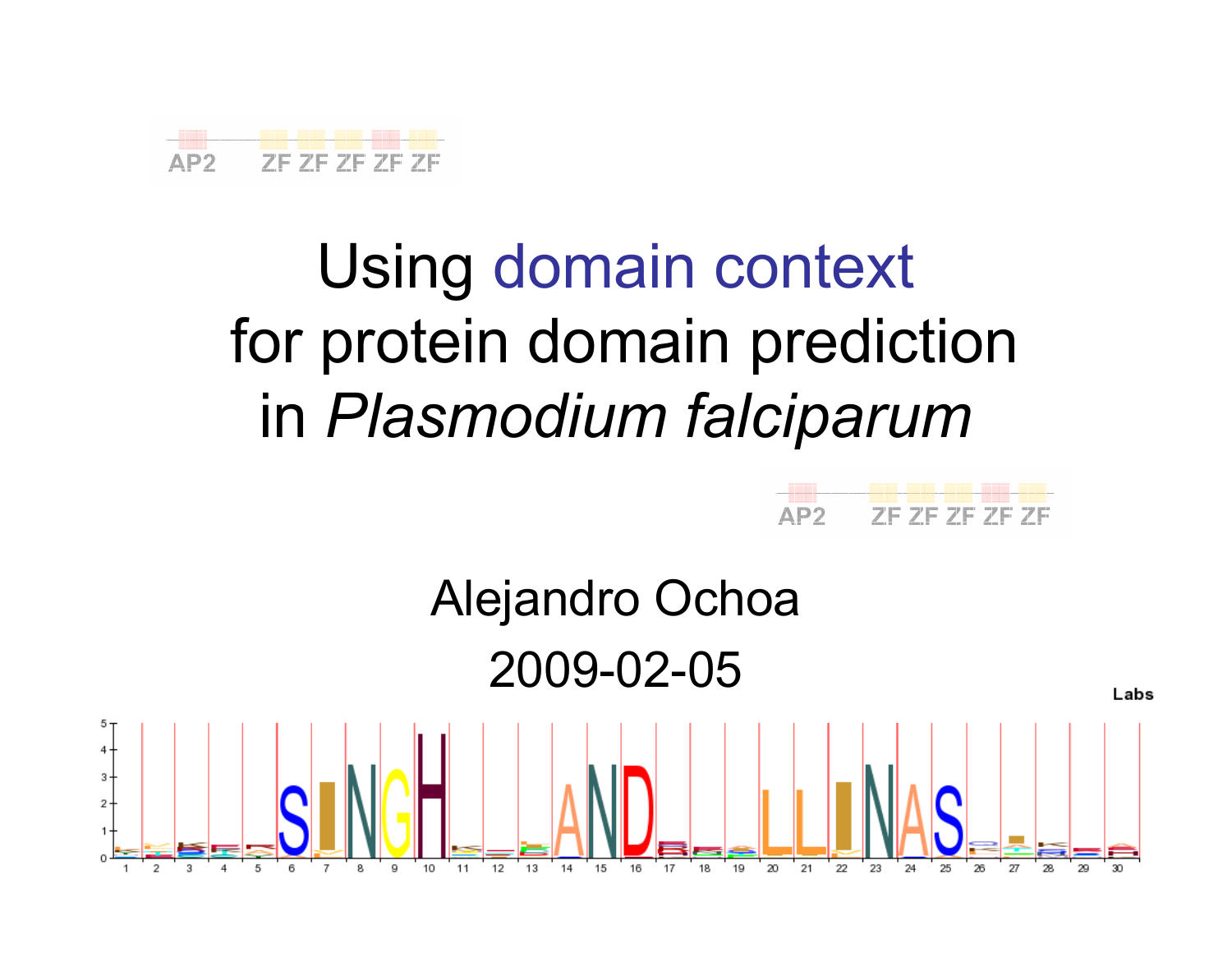### Plasmodium falciparum

- $\bullet$  Malaria
	- 515M infections, and
	- 1M deaths per year
	- Drug resistance
- Eukaryote
	- Complex life cycle
- Annotation<br>- - -
	- 5.5K proteins
	- 45% unknown function
		- 20% unknown in yeast
	- 88% of annotations are bioinformatical
	- Some plant-like genes (AP2)

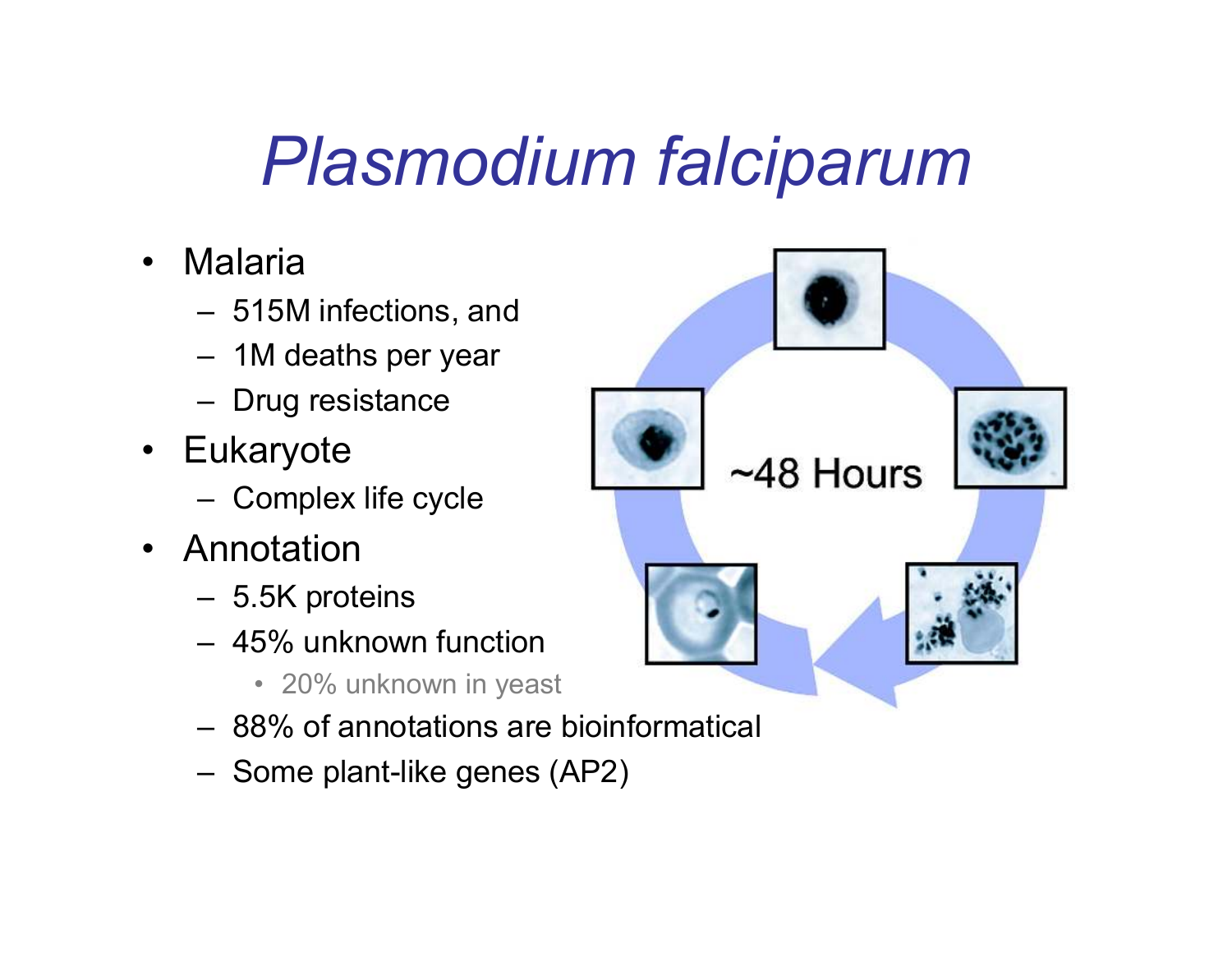### Hidden Markov Models

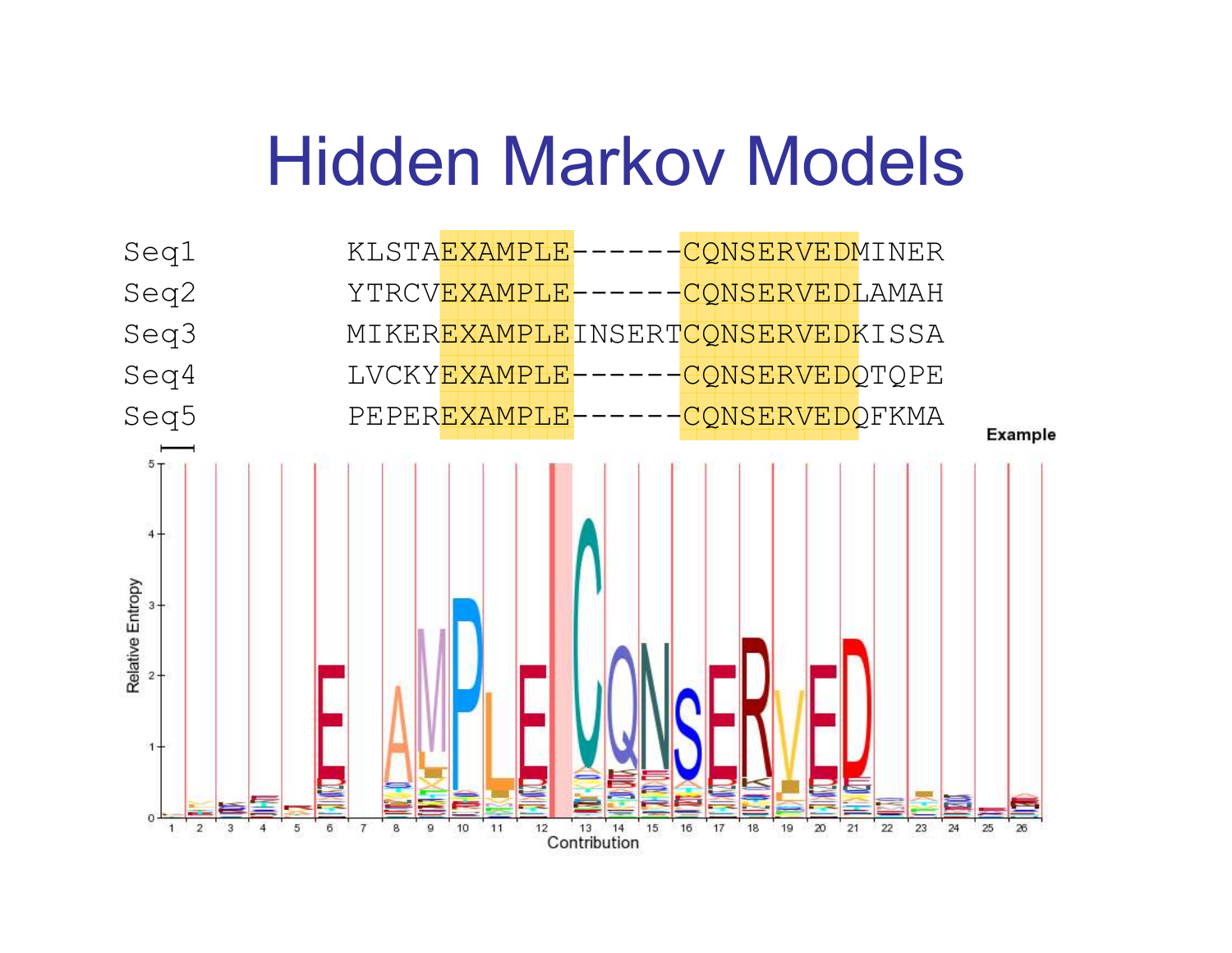#### Hidden Markov Models

SNAI DROME/362-385 SNAI XENLA/232-255 SNAI MOUSE/236-259 ESCA DROME/426-449 SUHW DROAN/221-243 TERM DROME/323-346 Z020 XENLA/174-196 EVI1 HUMAN/217-239 Z02 XENLA/34-59 EVI1 HUMAN/21-44 ZNF10 HUMAN/517-539 ZNF91 HUMAN/238-260 ZFP58 MOUSE/120-142 TRA1 CAEEL/306-331 ZNF76 HUMAN/345-368 ZN12 MICSA/106-129 LOLA1 DROME/794-817 ZNF17 HUMAN/435-457 ZG32 XENLA/34-56 TF3A BUFAM/104-128 ZG46 XENLA/146-168 MZF1 HUMAN/412-434 ZN239 MOUSE/6-28 ZSC22 HUMAN/352-374 EGR1 HUMAN/396-418 SUHW DROAN/349-373 CF2 DROME/485-508 CF2 DROME/401-423 KRUP DROME/306-328 TYY1 HUMAN/383-407 ZG52\_XENLA/61-83 TTKB\_DROME/538-561 ZNF76 HUMAN/285-309 SDC1 CAEEL/145-168 SRYC DROME/358-380 SDC1 CAEEL/270-292 TRA1\_CAEEL/276-300 ESCA DROME/370-392

| YACOVCHKSFSRMSLLNKHSSSNC                              |
|-------------------------------------------------------|
| YOCKSCSRTFSRMSLLHKHEETGC                              |
| YQCQACARTFSRMSLLHKHQESGC                              |
| YSCTSCSKTFSRMSLLTKHSEGGC                              |
| HVCGKCYKTFRRLMSLKKHLEFC                               |
| LHCRRCRTOFSRRSKLHIHOKLRC                              |
| FMCADCGRCFSVSSSLKYHORIC                               |
| IKCKDCGQMFSTTSSLNKHRRFC                               |
| YSCADCGKHFSEKMYLQFHQKNPSEC                            |
| YRCEDCDOLFESKAELADHOKFPC                              |
| YKCNOCCIIFSONSPFIVHOIAH                               |
| YKCEECGKAFKOLSTLTTHKIIC                               |
| IKCEECGKAFSTRSTYYRHOKNH                               |
| YKCEF.ADCEKAFSNASDRAKHQNRTH                           |
| YTCSTCCKTYROTSTLAMHKRSAH                              |
| YRCSOCCKAFRRTSDLSSHRRTOC                              |
| YECRHCGKKYRWKSTLRRHENVEC                              |
| YECNKCGKFFRYCFTLNRHQRVH                               |
| FVCVHCGKGFRDNYKLSLHLRIH                               |
| YVCYF.ADCGQQFRKHNQLKIHQYIH                            |
| YVCTECGTSFRVRPOLRIHLRTH                               |
| FVCGDCGOGFVRSARLEEHRRVH                               |
| YKCDKCGKGFTRSSSLLVHHSVH                               |
| YKCGECGKTFSRSTHLTOHORVH                               |
| FACDICGRKFARSDERKRHTKIH                               |
| YACKICGKDFTRSYHLKRHOKYS.SC                            |
| YTCPYCDKRFTORSALTVHTTKLH                              |
| YTCSYCGKSFT0SNTLKOHTRIH                               |
| YTCEICDGKFSDSNQLKSHMLVH                               |
| YVCPF.DGCNKKFA0STNLKSHILTH<br>YTCTOCNKOFSHSAOLRAHISTH |
| YPOPFCFKEFTRKDNMTAHVKIIH                              |
| YTCPE.PHCGRGFTSATNYKNHVRIH                            |
| YMCQVCLTLFGHTYNLFMHMRTSC                              |
| YOCDICGOKFVOKINLTHHARIH                               |
| YFCHICGTVFIEODNLFKHMRLH                               |
| NKCEY.PGCGKEYSRLENLKTHRRTH                            |
| CKCNLCCKAFSRPWLLOCHIRTH                               |
|                                                       |

- •C2H2 zinc finger
- • Pfam alignment, 192 sequences, 18 organisms
- $\bullet$ Expert curated
- $\bullet$  HMM recognizes 52,611 sequences in 678 organisms



… …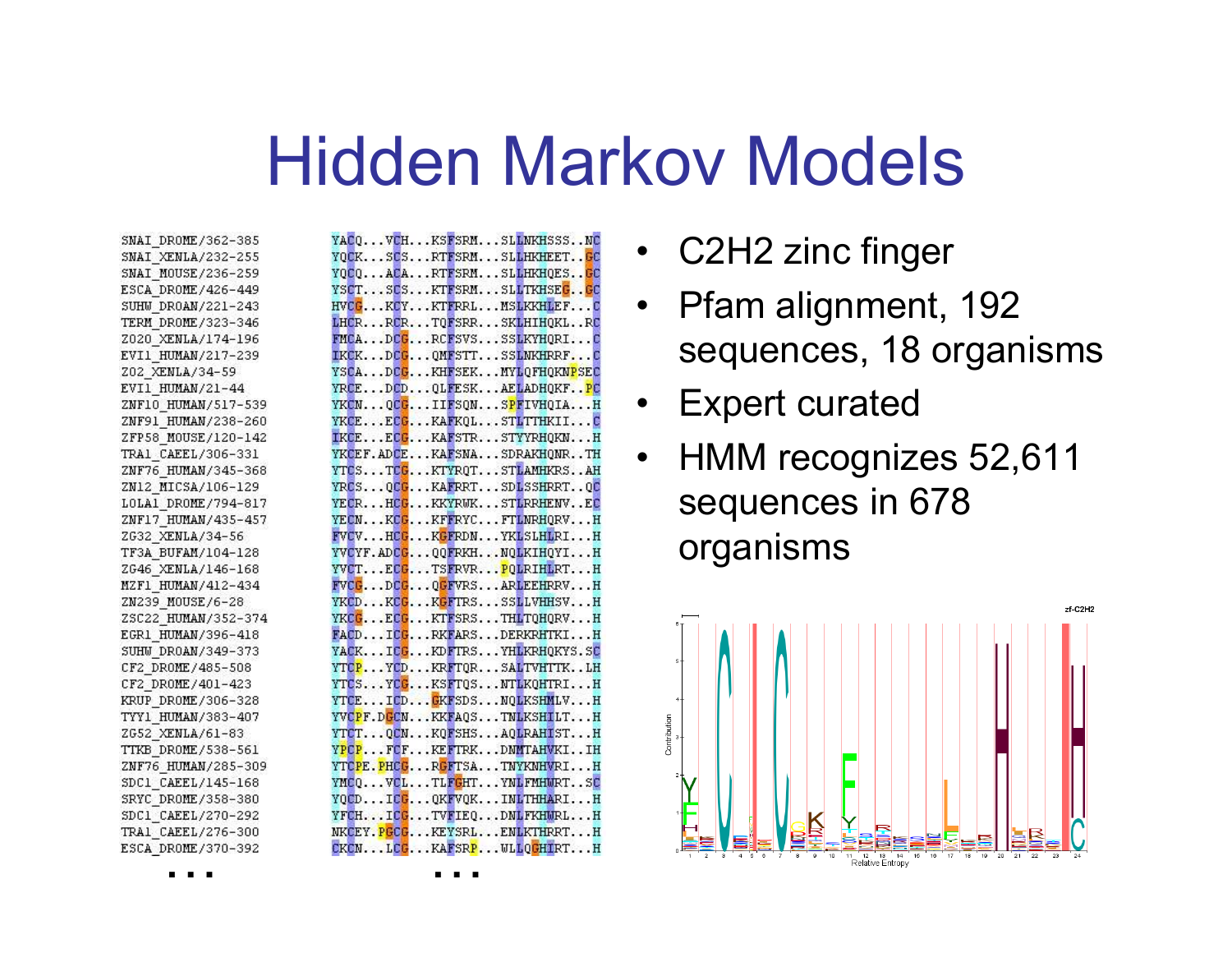# HMM databases

- Pfam
	- –10,340 HMMs, very well curated
	- Describes protein families, domains, repeats, and motifs
- Smart<br>910
	- 810 HMMs, sometimes better models than their Pfam<br>counternarts counterparts
	- Concentrates on extracellular modules and signaling domains
- Superfamily<br>1776 HAA
	- 1,776 HMMs, less curated
	- Describes protein domain folds, superfamily level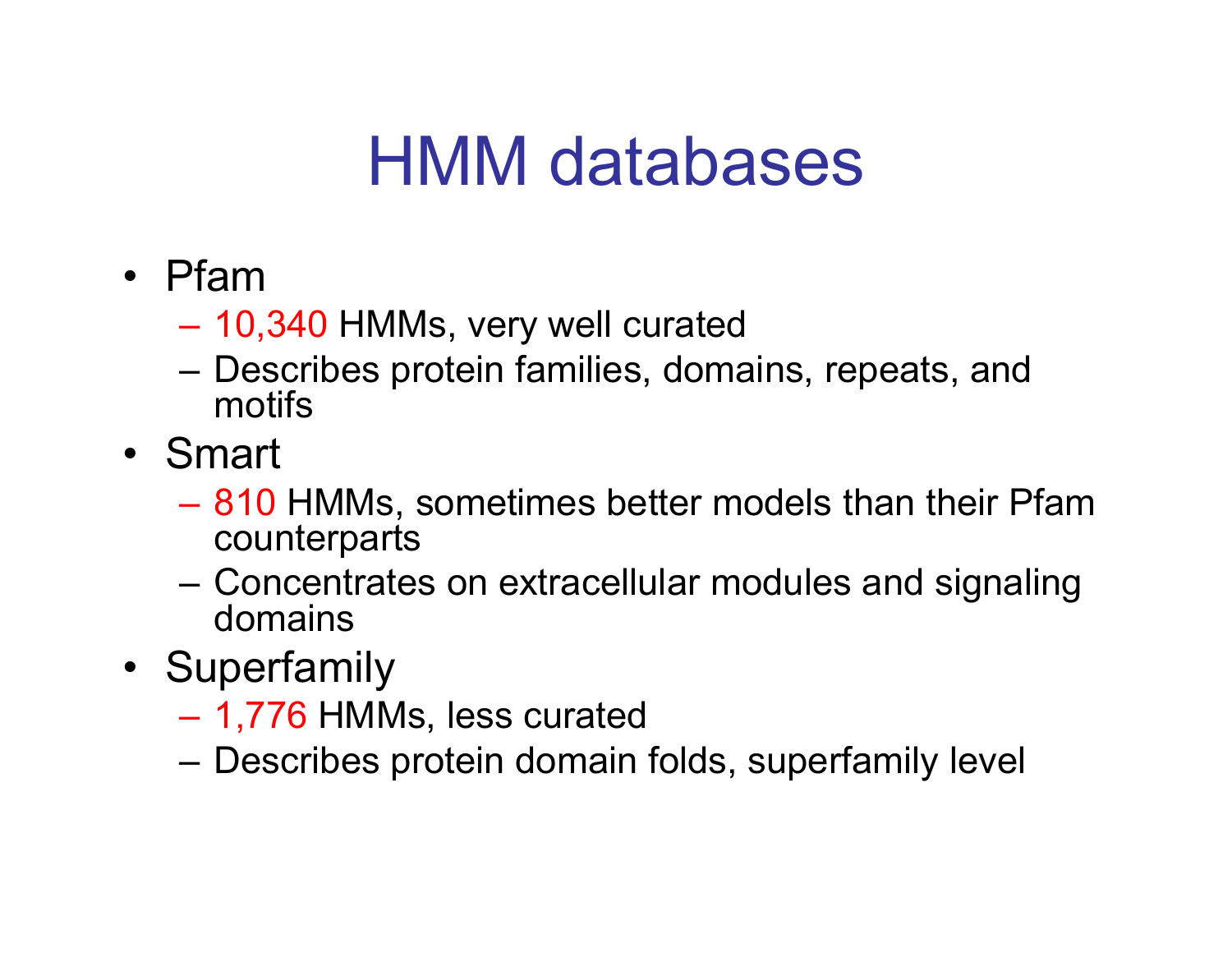# Domain context

- Background<br>استفاد ۹۹%
	- 80% of eukaryotic proteins have many domains
	- –Domains are scored independently of each other
- Idea
	- Score domains by taking into account the other<br>domain prodictions in the same protoin domain predictions in the same protein
	- –Create fast and practical method that can be applied<br>to gappenes and on wob to genomes and on web
- Precedent<br>F<sup>rhanced.pr</sup>
	- Enhanced protein domain discovery by using language modeling techniques from speech recognition. L Coin, A Bateman, R Durbin. PNAS 2003; 100(8): 4516–4520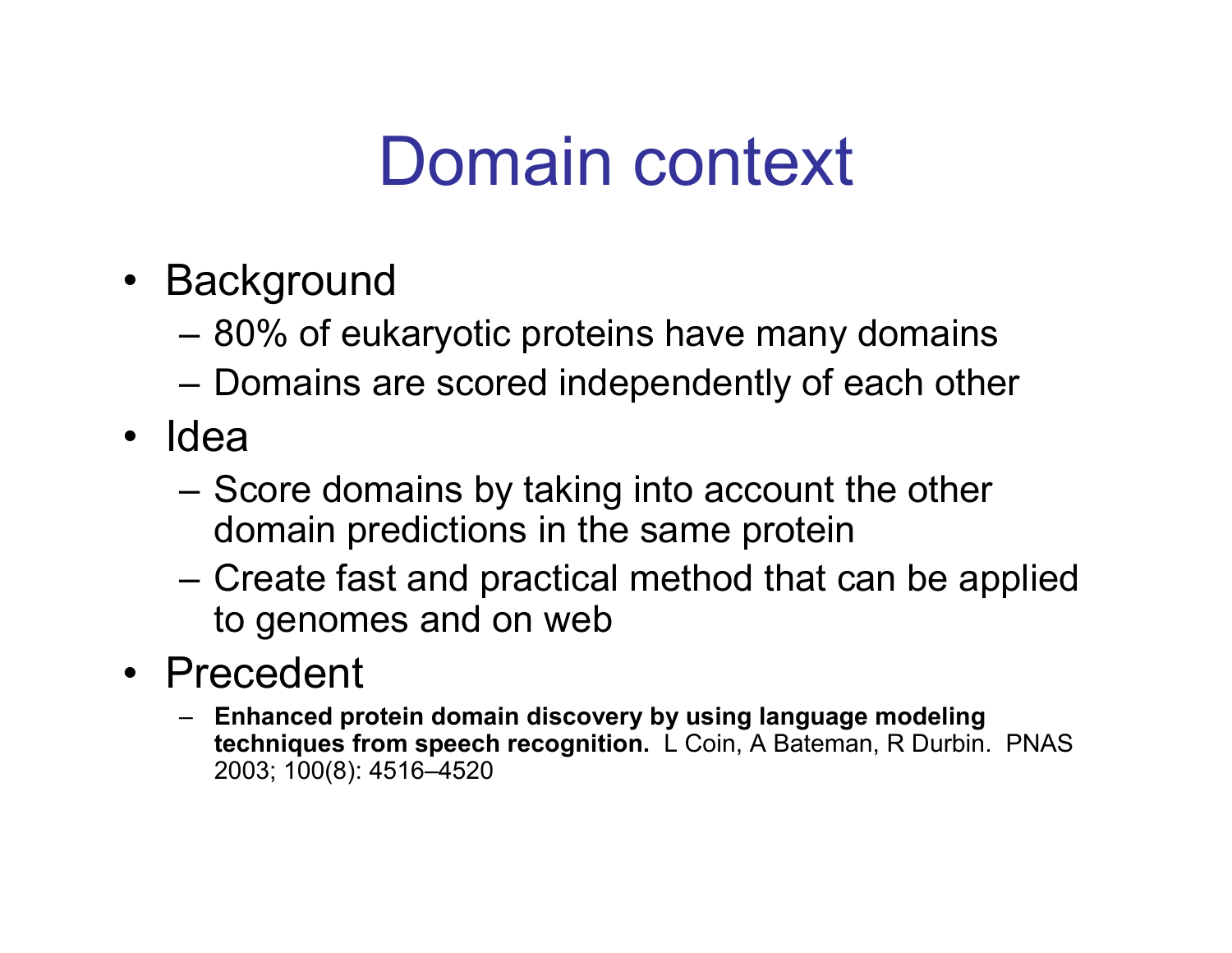#### Domain context analysis framework



- • Pfam without context predicts a limited amount of domains
- $\bullet$ Pfam hits w/ E < 1000
- • Scores on nodes and edges

• Get non-overlapping domains that maximize score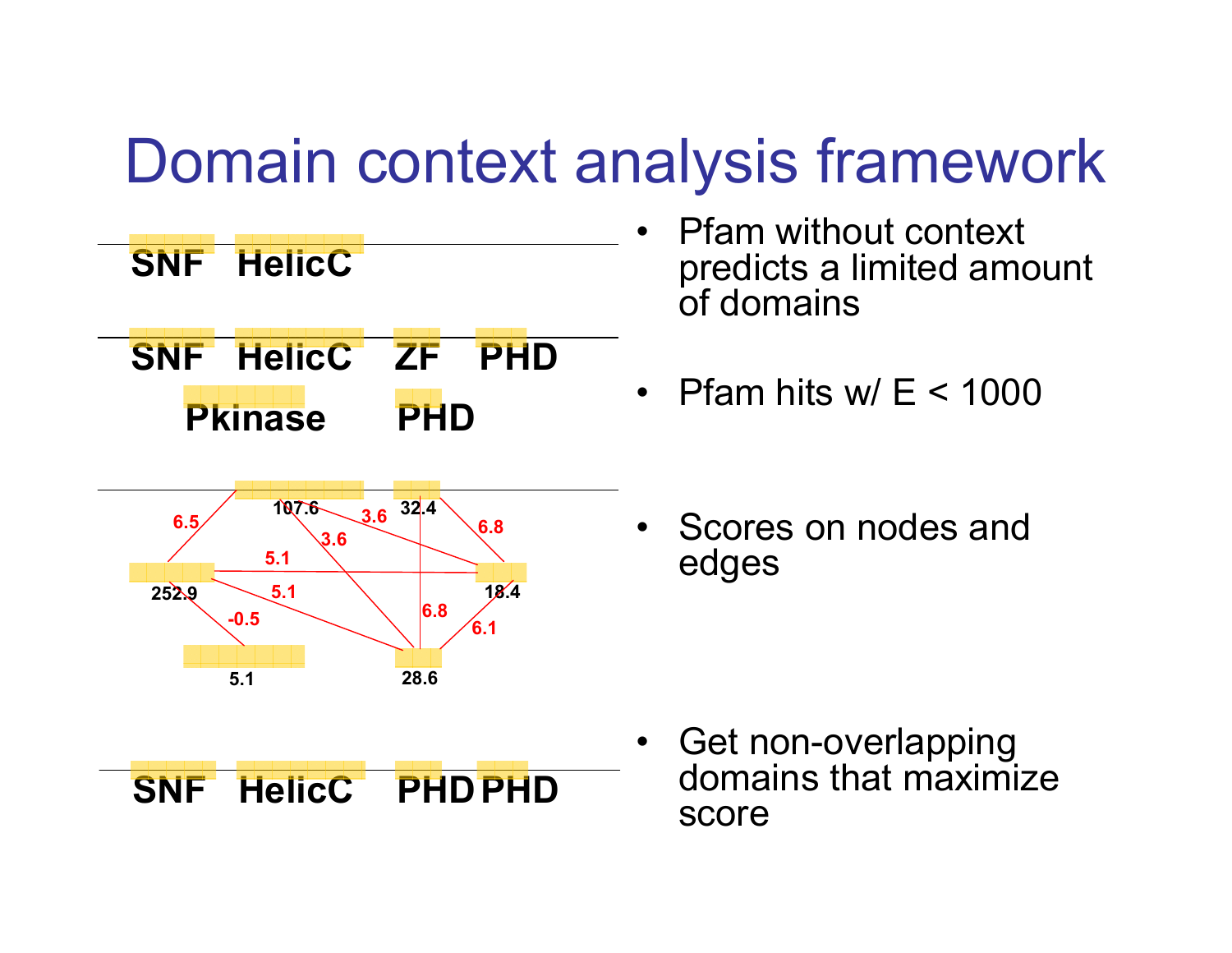#### Context predictions: WD40 + Utp13



PDB: 1NEX

- • PVX\_094875
	- –hypothetical protein, conserved
	- –WD40 repeats do not imply function
	- – Utp13 implies specific function:
		- u3 small nucleolar rna-associated protein 13
	- –Predicted in close orthologs!
	- –Same domain order as yeast's!
	- –Orthology confirmed with OrthoMCL



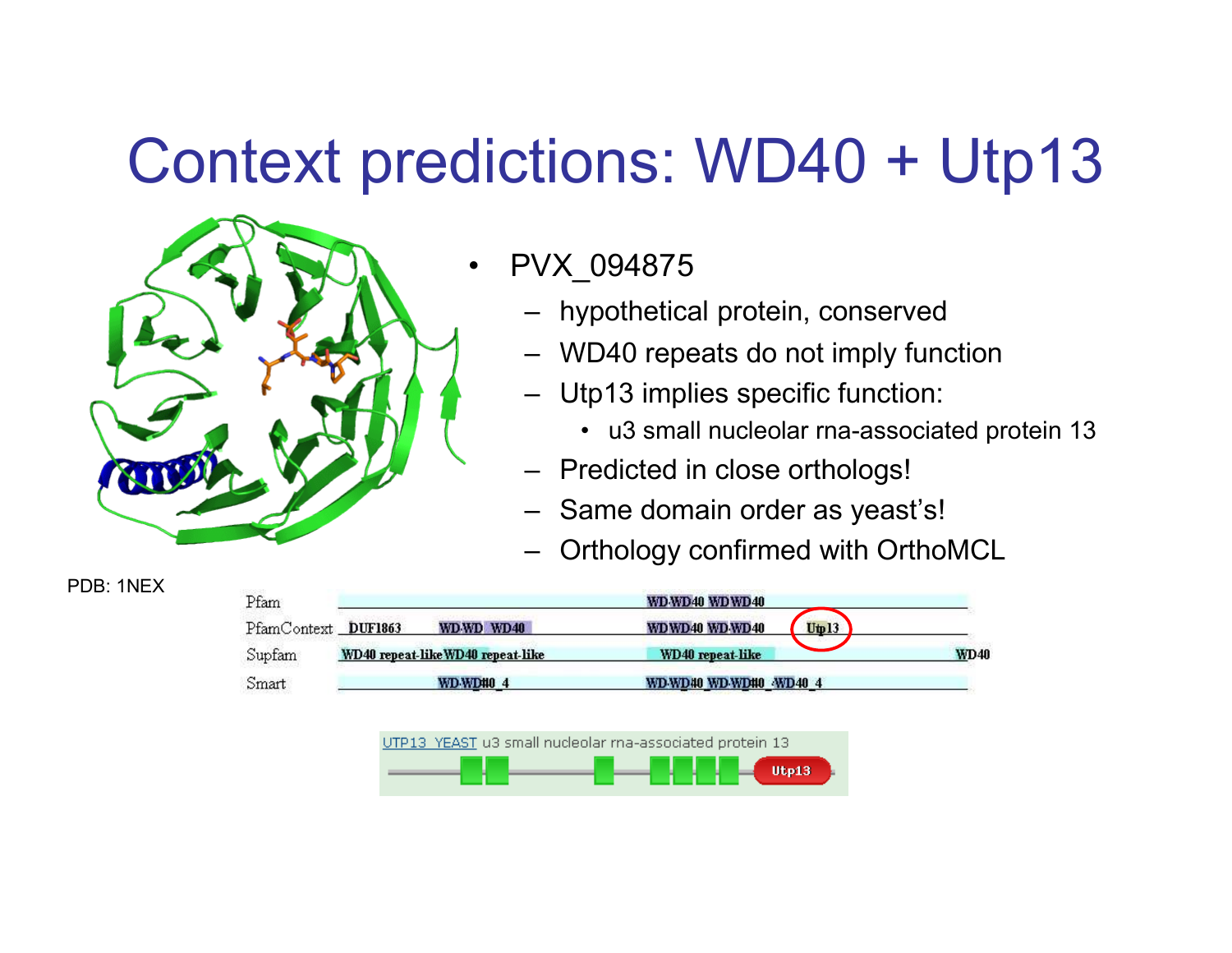# New predictions at a glance(incomplete)

- $\bullet$  U3 complex (all mostly WD40)
	- PF10\_0128: Utp13
	- PF08\_0130: Utp1/Pwp2
	- PF14\_0456: Utp12/Dip2
- • Putative DNA binding/chromatin remodeling
	- PF11\_0404: 3+**3** AP2<br>PE44, 8939: **3**.AT. bs
	- PF14\_0079: **3** AT\_hook, 1<br>— АР2 AP2
	- PF10\_0079: 2 AT\_hook, 4+**1**<br>РНГ PHD
	- PF14\_0409: 2 AT\_hook
	- PFL0465c: 7+**4** zf-C2H2, **1**<br> AT hook AT\_hook
	- PFF1440w: **1** HMG, 3 PHD, 1<br>Rromo\_1 SFT Bromo, 1 SET
	- PFF1185w: <mark>3</mark> HMG, 5+**1** PHD,<br>1 SNE2 N. 1 Helicase C 1 SNF2\_N, 1 Helicase\_C
- • More controversial DNAbinding (low complexity repeats)
	- PFL1930w: **13** bZIP, **1** RRM, **1**<br>7f-C2H2 zf-C2H2
	- PFI0565w: 3 NUMOD3<br>PEI45050: 3 NUMOD3
	- PFI1595c: <mark>3</mark> NUMOD3<br>PERSS45::: TN 4**3** LIL
	- PFB0915w: TM, **12** HHH<br>– MAL43D4 437: **7**
	- MAL13P1.137: 7Transposase\_8
- Miscelaneous •<br>EF54300w
	- PFE1390w (RNA helicase-1): 1 DEAD, 1 Helicase\_C, **1** zf-<br>CCHC **CCHC**
	- PFL0975w: **1** Myosin\_head,<br>2+3 IO 2+**2** RCC1 2+**3** IQ, 2+**2** RCC1<br>========
	- PFE0540w: 1 LisH, 7 WD40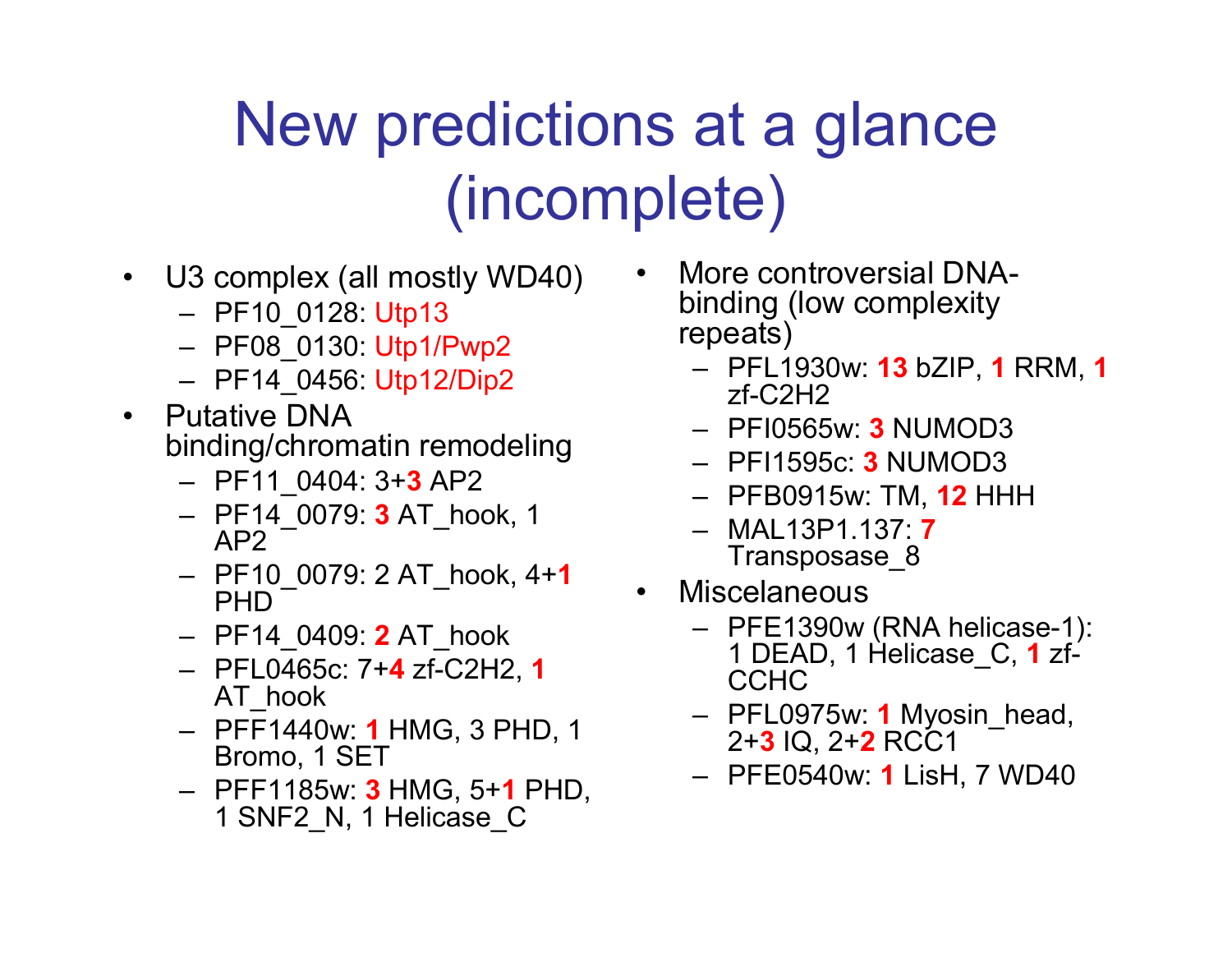### PVX 123655: hypothetical protein, conserved



 $\bullet$ Chro.70483 (Cryptosporidium hominis)

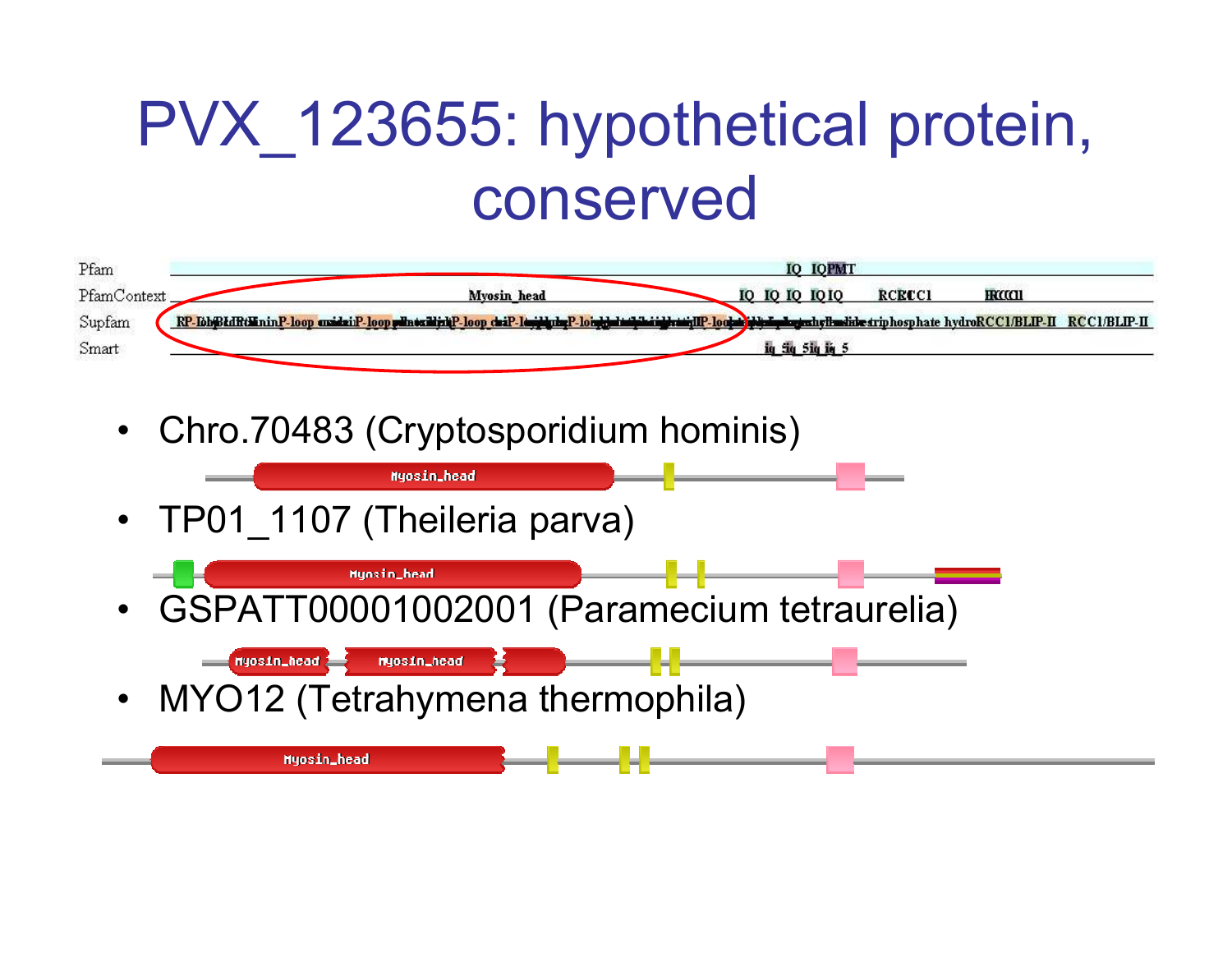# In the future

- •Finish math formulation of problem
- •Finish Pfam predictions
- •Repeat analysis with Superfamily
- Validate predictions